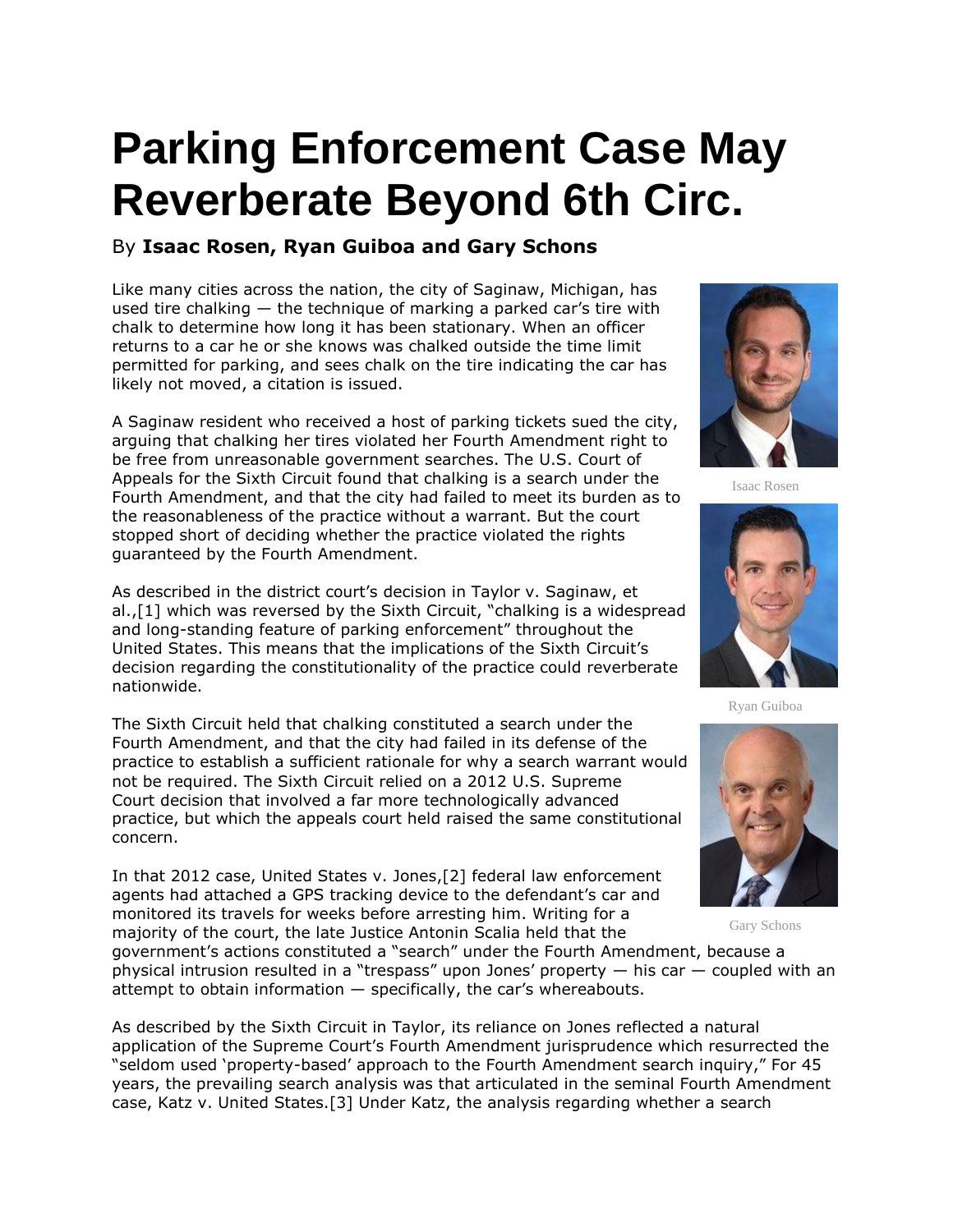occurred was through the lens of whether an individual had a subjective expectation of privacy in the constitutionally protected area, and, if so, whether that expectation of privacy was objectively "reasonable."

Instead of relying on any privacy interest, and using the Jones decision as a roadmap, the Sixth Circuit found that marking a car's tire with chalk constituted a search because, regardless of how slight the physical intrusion, it was a trespass on an individual's property for the purpose of obtaining information. For the city of Saginaw, that information was whether a vehicle was parked in the same location for a sufficiently long enough time period for the city to issue a punitive citation to the owner of the vehicle.

The city argued, in both the district and circuit courts, that chalking did not constitute a "search" under the Fourth Amendment. Alternatively, the city argued that, if the practice did constitute a search, it was reasonable, because there is a reduced expectation of privacy in an automobile parked on a city street — the so-called "automobile exception" to the Fourth Amendment warrant requirement — and because the search was also subject to the "community caretaker" exception to the warrant requirement.

The community caretaker exception applies to an instance of police conduct that would otherwise be considered a search or seizure, but is not for the purpose of detecting, investigating or acquiring evidence relating to a criminal violation. A common example is when police conduct a protective search of an impounded automobile to secure any property in the automobile pending its storage and eventual release to the owner. The Sixth Circuit disagreed with the city, and found that neither exception applied to the city's chalking practice.

First, the Sixth Circuit held that, while there is a reduced expectation of privacy in an automobile, that could not justify the government search under the circumstances, because the probable cause to justify the search in the first instance was lacking. At the time the city chalks a vehicle, the Sixth Circuit reasoned, its search is "on vehicles that are parked legally," with no probable cause or individualized suspicion of wrongdoing. In other words, chalking does not denote unlawfulness at the time physical intrusion occurs; only later does the trespass yield evidence of a violation of local law for which a parking citation can be issued.

Second, the Sixth Circuit refused to expand the narrow community caretaker exception to chalking vehicles. The court found that the city had failed to show that there was a sufficient nexus between the practice and the protection of public safety. As the petitioner's vehicle was parked lawfully at the time the chalking occurred, the Sixth Circuit failed to see any "safety risk whatsoever" to the city. The court also pointed to the fact that the purpose of chalking is not to mitigate a public hazard, but to raise revenue for the city.

After it delivered its decision, the court issued an amended opinion to emphasize its decision's limited scope. The amended opinion took pains to explain that the chalking practice itself is not unconstitutional but that, in this case, the city failed to meet its burden to show that any exception to the Fourth Amendment's warrant requirements applied.

After the Sixth Circuit's decision, the city filed a petition for rehearing, claiming the decision conflicts with Supreme Court precedent. The city claimed the Sixth Circuit misapplied Jones, which it argued is a factually distinguishable case because a GPS system is far more invasive than the chalking of tires. The city also relied upon the high court's decision in South Dakota v. Opperman,[4] claiming that the "community caretaker" exception applies, because, as here, the city's parking enforcement officers follow standard procedures that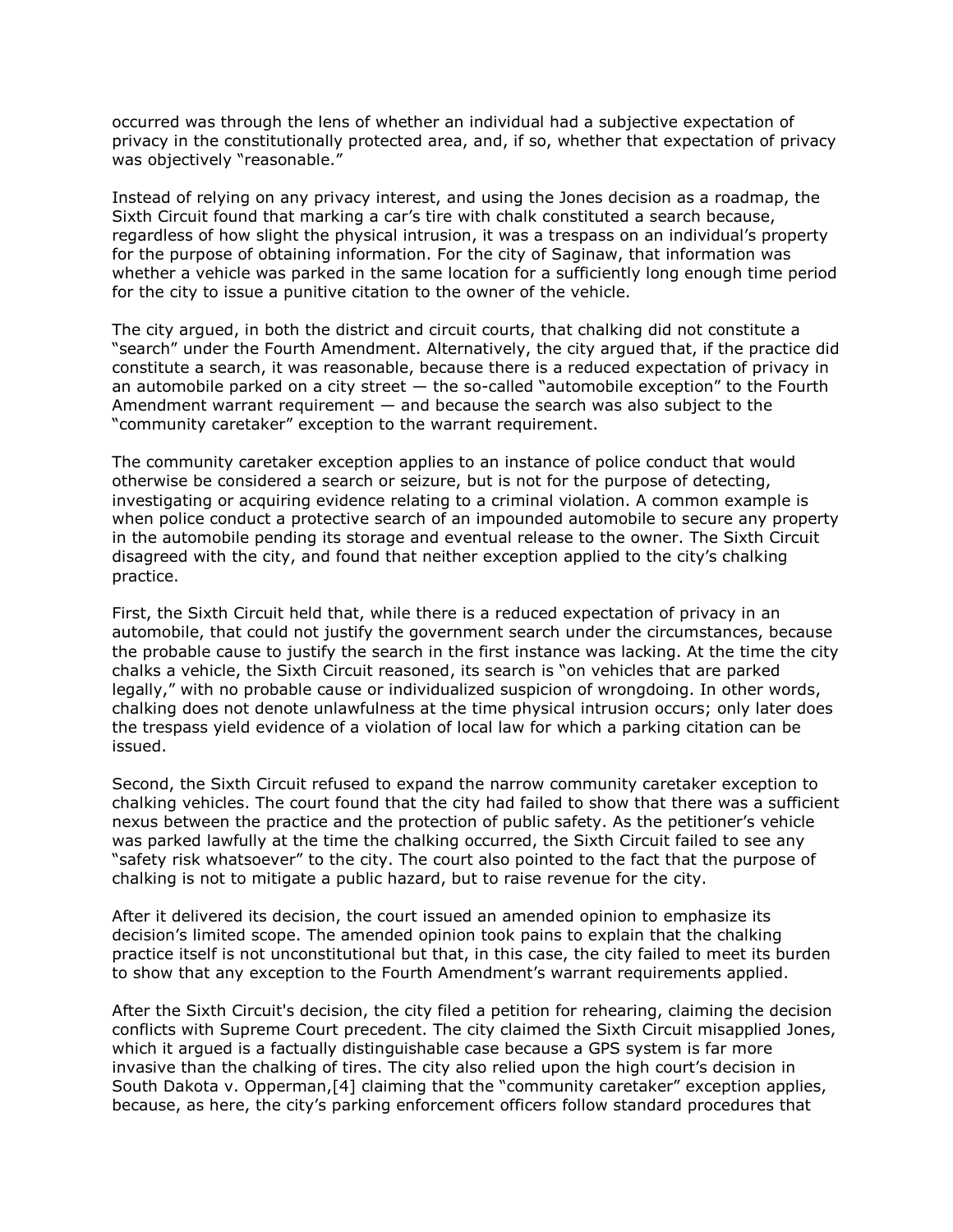are limited in scope and that reveal no criminal activity to the enforcer.

The Sixth Circuit remained unconvinced by the city's arguments, and denied the petition. The case is once again before the district court, and the city will likely advance different theories for why an exception to the warrant requirement should be recognized.

In the wake of the decision, attorneys for cities and other local jurisdictions outside the four states in the Sixth Circuit — Michigan, Ohio, Kentucky and Tennessee — have been left wondering what impact, if any, this decision has or will have on their parking enforcement practices. Almost immediately, talk has turned to alternative regulation methods, such as chalking the street next to the tire, thus avoiding the "trespass" to the vehicle, or using cameras that read the license plate and relative position of the tire valve stem, as some cities already do.

But those cities still employing the old-fashioned tire chalking method have to ask whether the practice could land them in federal court facing a Section 1983 civil rights lawsuit — like the one Alison Taylor brought against the city of Saginaw. In large part, the answer to this question depends on whether the Taylor decision, if unaltered on further review or in the continuing litigation, makes tire chalking a "clearly established" violation of the Fourth Amendment, depriving local officers of a "qualified immunity" defense to federal civil rights liability.

The doctrine of qualified immunity protects governmental officials "from liability for civil damages insofar as their conduct does not violate clearly established statutory or constitutional rights."[5] To determine whether a defendant violated an individual's clearly established rights, courts must determine "'whether the state of the law' at the time of an incident provided 'fair warning' to the defendant 'that their alleged [conduct] was unconstitutional.'"[6]

The Ninth Circuit has observed that some courts "look to unpublished decisions and the law of other circuits in addition to [their own] precedent."[7] However, the court further found "[t]he absence of 'any cases of controlling authority' or a 'consensus of cases of persuasive authority' on the constitutional question compels the conclusion that the law was not clearly established at the time of the incident."[8]

Does the Taylor decision make "clearly established law" outside the Sixth Circuit? Not yet. In fact, this appears to be a first-of-its kind decision assessing the constitutionality of tire chalking, and, as to that, reaching only a tentative decision.

Although the Sixth Circuit was dismissive of arguments the city of Saginaw raised in Taylor that chalking did more than serve as a way to raise revenue, many local agencies nationwide rely on chalking to enforce parking restrictions that ensure the orderly flow of traffic and access to parking opportunities. In so doing, they protect the public safety and provide parking access to more people, serving their interests and those of businesses relying on access to parking on city streets.

Local government and associated agencies are rightfully concerned about the fallout if the Taylor decision stands, or if its reach extends to other jurisdictions. Cities, counties, universities, business improvement districts and a myriad of other agencies often work in concert with private industry to process parking and moving violations.

In light of the holding in Taylor, a number of these local agencies are looking to move away from chalking to avoid constitutional challenge, even if the decision may not stand as